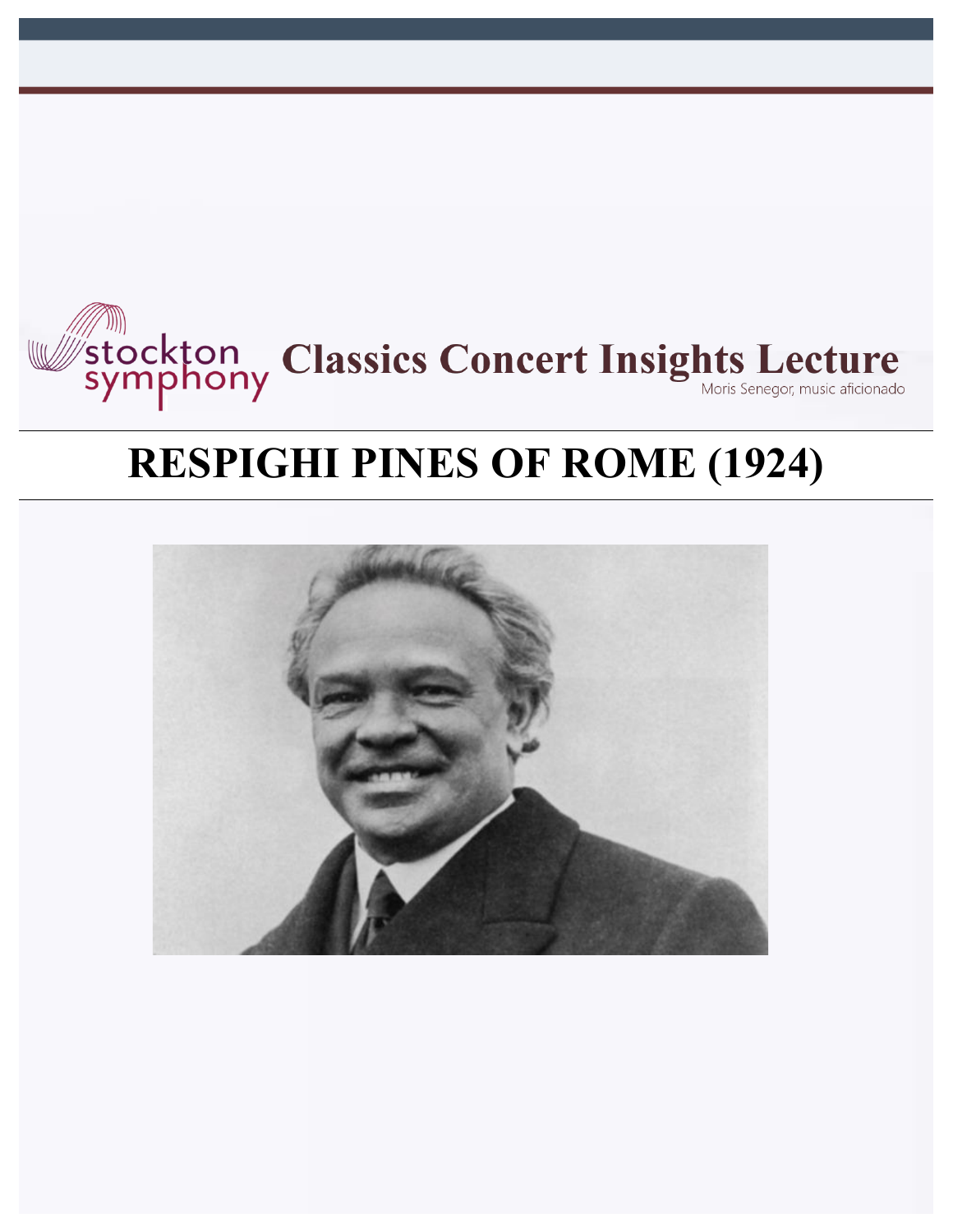# **PINI DI ROMA (PINES OF ROME) OTTORINO RESPIGHI 1924**

# **SYMPHONIC POEM = TONE POEM:**

Single movement work for orchestra in which a poem or program provides the basis for musical narrative.

- $\triangleright$  The term Symphonic Poem was coined by Franz Liszt.
- Ø Richard Strauss preferred the label Tone Poem.
- $\triangleright$  The musical structure is driven by the narrative.
- $\triangleright$  It can be completely formless. If adherent to form, it does so loosely.

# **PROGRAM MUSIC:**

Instrumental composition depicting extra-musical material, or telling a literary story in musical terms. Examples: Beethoven Symphony #6 (Pastoral), Berlioz Symphony Fantastique, Rimsky-Korsakov Scheherazade.

#### **RESPIGHI BIOGRAPHY (1879-1936):**

- $\triangleright$  Born in Bologna. Trained by his father in piano and violin, then by other Italians.
- Ø 1900: Studied with Rimsky-Korsakov in Russia for five months.
- $\geq 1902$ : Briefly performed in Germany. May have taken lessons from Max Bruch in Berlin.
- $\triangleright$  First violinist in a quintet until 1908.
- $\triangleright$  1913 Onwards: Lived in Rome. Taught at the Conservatorio di Santa Cecilia, where he became director 1922-26.
- $\triangleright$  1919: Married a former pupil and singer, Elsa, who was to become a great assistant, herself a composer. Elsa died at age 102.
- $\triangleright$  1922: Mussolini rose to power. Resphigi's music coincidentally came to be associated with Fascism.
- Ø ROMAN TRILOGY: Fontane di Roma (Fountains of Rome) 1914; **Pini di Roma (Pines of Rome) 1924**; Feste Romane (Roman Festivals) 1928.
- Ø December 1924: Pini di Roma premiered in Teatro Augusteo in Rome.
- $\geq$  1926: American premiere by the New York Philharmonic conducted by Respighi's friend Arturo Toscanini.
- $\triangleright$  1928: Brazilian visit. Composed Impressioni Braziliane (Brazilian Impressions)
- $\triangleright$  Published many scholarly works of early Italian music throughout his career.
- $\geq$  1936: Died of a cardiac infection at age 56.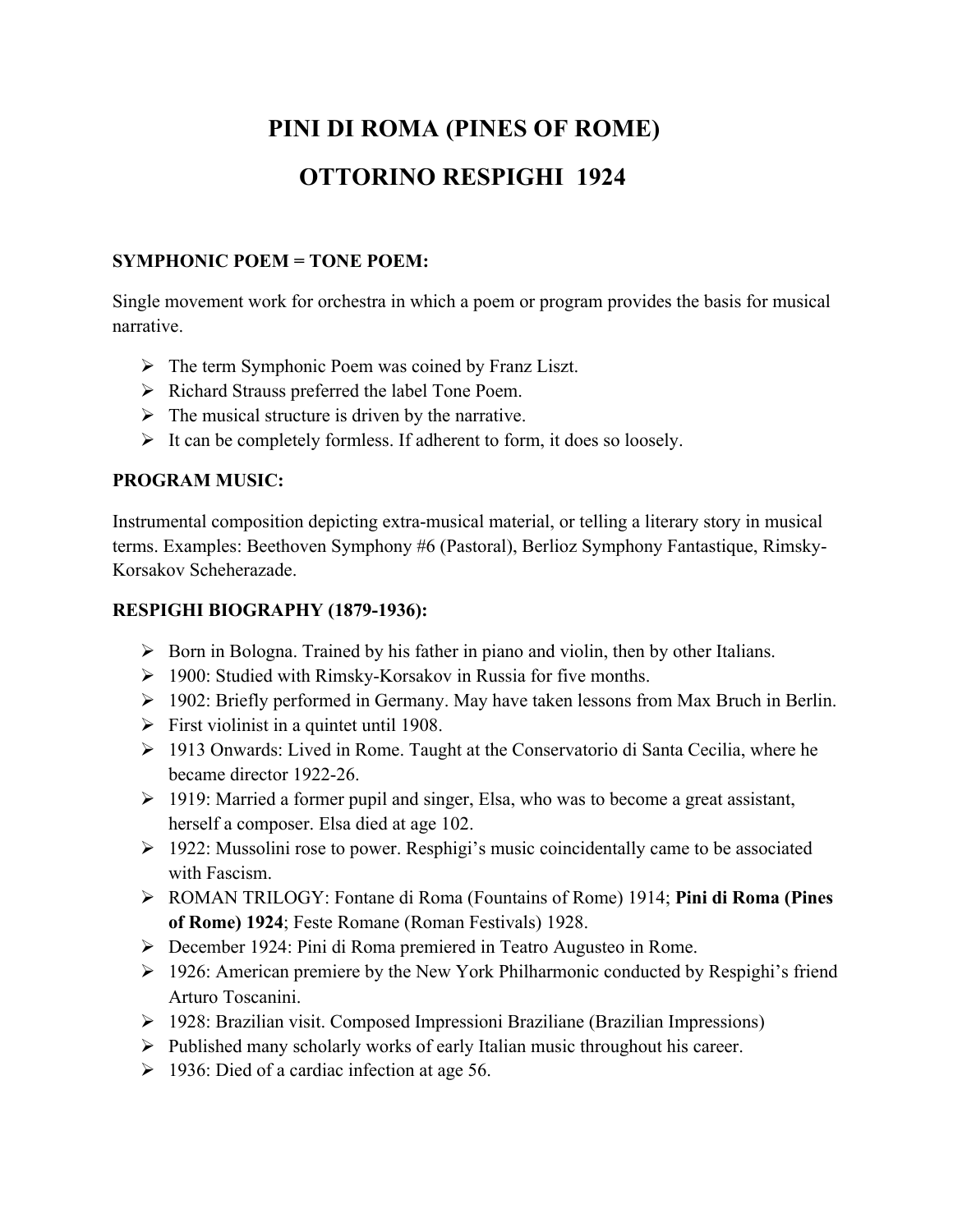#### **RESPIGHI, THE COMPOSER:**

- $\triangleright$  Conservative and against the music of such Modernist contemporaries as Stravinsky and Schoenberg, yet not Classical.
- $\triangleright$  Respighi did not compose any symphonies.
- Ø "*It is not necessarily true that one has to be a symphonic composer to be a great composer.*" Jesus Lopez-Cobos
- $\triangleright$  Fascinated by the music of Italy's distant past, Respighi combined old Italian music with  $20<sup>th</sup>$  century technique.
- $\triangleright$  Drawing from Italy's operatic tradition, he was a master of colorful orchestration.
- $\triangleright$  Despite the popularity of his compositions, academic studies of Resphigi are scant. This may partly be due to his perceived association with Mussolini. After 1986,  $50<sup>th</sup>$ anniversary of his death, his reputation began to be rehabilitated.

# **PINI DI ROMA, PINES OF ROME:**

Four movement work, played without interruption. Running time around 22 minutes. Respighi provides a brief program with each movement.

- $\triangleright$  I: Pini di Villa Borghese, Pines of the Villa Borghese
- $\triangleright$  II: Pini preso una catacomba, Pines near a catacomb
- $\triangleright$  III: Pini del Gianocolo, Pines of the Janiculum
- $\triangleright$  IV: Pini della Via Appia, Pines of the Appian Way

# **FIRST MOVEMENT: PINI DI VILLA BORGHESE, ALLEGRETTO VIVACE**

*Children are at play in the pine groves of the Villa Borghese, dancing the Italian equivalent of "Ring around the Rosy." They play at soldiers, marching and fighting. They twitter and shriek, like swallows at evening. They come and go in swarms. Suddenly the scene changes.*

- $\triangleright$  Brief introduction (B flat major). Brilliant and energetic music with a rollicking rhythm depicts the cacophony of children at play.
- $\triangleright$  Theme I (B flat major): A fanfare in cello, English horn and bassoon. Repeated.
- $\triangleright$  More introduction music provides a postlude.
- Ø Bridge section: bird sounds, *like swallows at evening*; loud horn fanfares amid cacophony, evokes the military, *they play at soldiers*; energetic music interrupted with pauses, *they come and go in swarms*.
- $\triangleright$  Theme I (A major) returns, more subdued in oboe.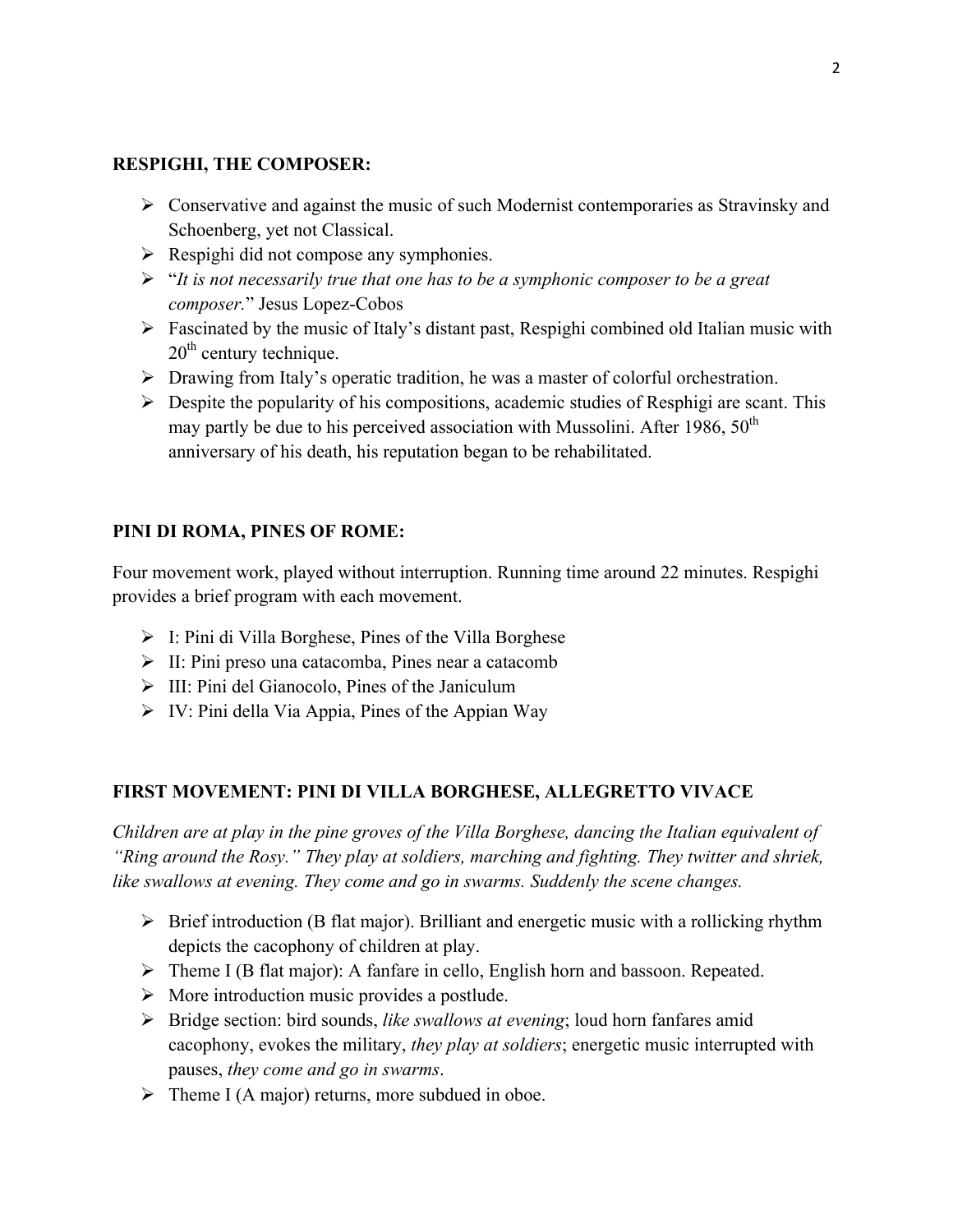- $\triangleright$  Theme II (F major), an energetic, march-like melody, on French horns and clarinet, again evokes military play.
- $\triangleright$  Theme III (A major), a repeated rising phrase, presented with Theme II motive in accompaniment.
- $\triangleright$  Bridge section: loud music accelerates toward a brass climax derived from introduction material; more bird song; brief herky-jerky music evokes children at play.
- $\triangleright$  Theme IV (F major) in oboe and English horn, another fanfare, presented quietly as plain melody.
- $\triangleright$  Bridge: a march with drumbeat-like rhythm.
- $\triangleright$  Theme IV (D major) loud and fast; repeated three times, each louder and faster, accented with loud dissonant brass calls.
- $\triangleright$  Ends on an open cadence with a loud brass call.

# NOTES:

- $\triangleright$  The Villa Borghese is currently an art museum with an extensive garden complex, the third largest park in Rome.
- $\triangleright$  The entire movement is cast in the treble range, the sound imitating children at play.
- $\triangleright$  The themes are brief and derive from folk song, provided for the composer by his wife Elsa.
- $\triangleright$  As predicted by Respighi, this movement was booed by the audience in the premiere performance, mainly because of the dissonant trumpet calls.

# **SECOND MOVEMENT: PINI PRESSO UNA CATACOMBA, LENTO**

*We see the shadows of the pines, which overhang the entrance of a catacomb. From the depths rises a chant, which echoes solemnly, like a hymn, and then is mysteriously silenced.*

- $\triangleright$  Depicting the ancient catacombs of Rome, the sound joltingly shifts from upper to very low register.
- $\triangleright$  The music employs the ancient Aeolian and Ionian modes of harmony that evoke the Gregorian chant.
- $\triangleright$  The movement is sectional: Intro A B A' Coda
- Ø INTRODUCTION: Movement begins with a slow, solemn introduction in bases and cellos, quiet with drone accompaniment.
- $\triangleright$  SECTION A, FIRST PART (Aeolian Mode): Theme I is a dialogue between French horn and clarinet. French horn quietly intones a falling melody with a dotted rhythm. Clarinet responds with low strings in accompaniment. French horn repeats the falling melody and extends it. Solemn drone accompaniment throughout.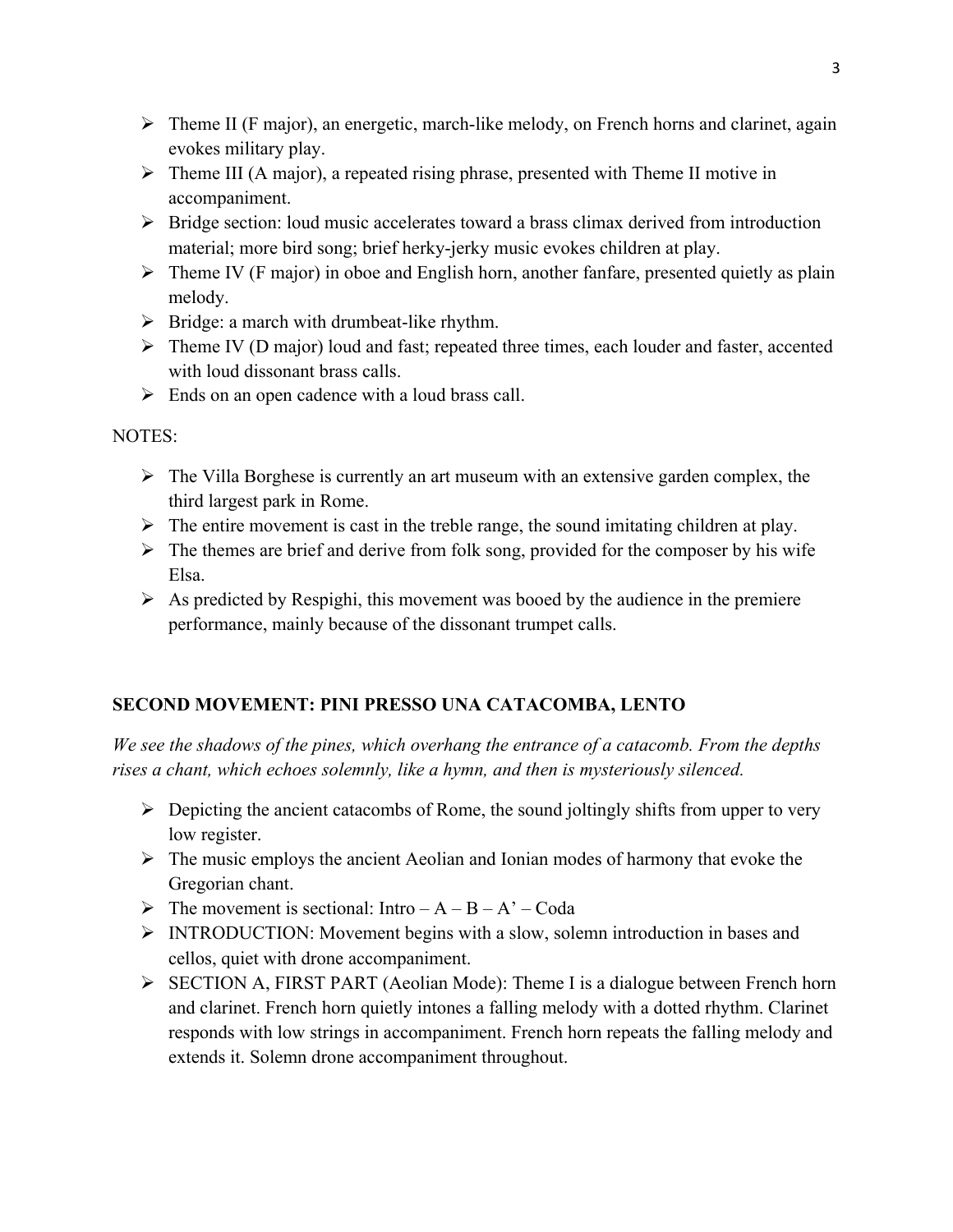- $\triangleright$  SECTION A, SECOND PART (Aeolian Mode): In a slightly louder passage, the rising melody is presented in variation by strings, music still solemn and slow. Another variation of the same melody, in winds with harp flourishes, stands out in higher register.
- $\triangleright$  SECTION B (Ionian Mode): An off stage trumpet plays a new chant, in high register, with periodic ringing bells. The passage evokes a solo human voice singing in a church. A string accompaniment in counterpoint no longer contains the low register drones of Section A. The section is brighter, yet still ecclesiastic.
- $\triangleright$  SECTION A' (Aeolian Mode): Low register music returns quietly with a repeating motive of section A forming an ostinato base. It slowly builds up to a monumental crescendo, climaxing twice. In the latter half of this loud, imposing music, a brass melody line intones Section B music atop the loud ostinato. The music slowly dies down.
- $\triangleright$  CODA: In three parts. A quiet French horn codetta begins a denouement to the drama that just took place. The brass recall Theme I motive in a quiet, slow passage with tympani beats. Bassoons recall same motive with drone accompaniment in another, yet more quiet, slow passage.
- $\triangleright$  Music segways to an entirely different mood on the bare drone accompaniment.

#### NOTES:

- $\triangleright$  Evoking Christians of ancient Rome, Respighi selects ancient musical procedures that date back to the  $8<sup>th</sup>$  and  $9<sup>th</sup>$  centuries, set to modern orchestration, to create an ecclesiastical slow movement.
- Ø The introduction and Section A material is based on *organum*, a type of early church music. The ostinato figure that persistently repeats is a chant that is part of this *organum*.
- $\triangleright$  Nearly two thirds of this movement feature pedal or ostinato figures. These substantially contribute to the aura of church music.
- $\triangleright$  The monumental crescendo of Section A' foreshadows the even more dramatic crescendo of the Finale.

# **THIRD MOVEMENT: PINI DEL GIANICOLO, LENTO**

# *There is a thrill in the air. The full moon reveals a profile of the pines of Gianocolo's Hill. A nightingale sings.*

- $\triangleright$  The mood of the music dramatically changes to peaceful and contemplative.
- $\triangleright$  Sectional:  $A B A$
- $\triangleright$  Brief introduction, rhapsodic piano arpeggios.
- $\triangleright$  A: Solo clarinet plays Theme I, a pretty, lyrical tune, the sound evoking bird song. Static harmonies and quiet orchestral accompaniment create a serene mood. Clarinet presents the theme three times, each receiving a slow response from strings. The last version is extended and receives a pretty response from flute. Cellos play another version of the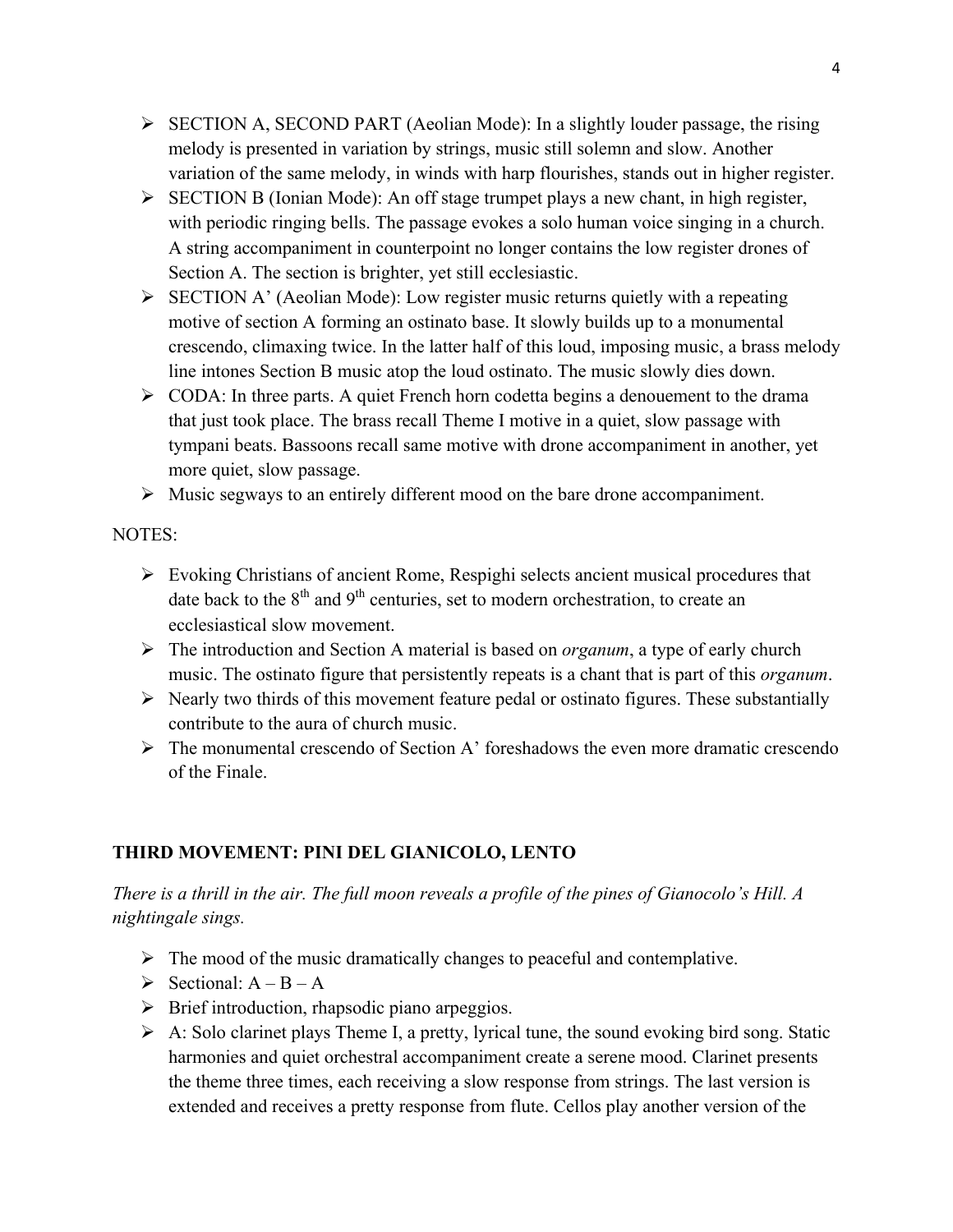tune, still slow and lyrical. A shimmering codetta leads to a bridge passage exploring a motive derived from the theme in different instrument groups.

- $\triangleright$  B: Harp arpeggios usher in a new rising-falling melody, Theme II, on oboe with harp accompaniment. Cellos respond. The mood is heavenly. Violins take up Theme II in a louder, more lavish presentation, harp still in accompaniment. A quiet, twinkling codetta begins with a reprise of Theme I on flutes, with harp, celesta and piano flourishes and light percussion, that evoke the serenity of a moonlit midnight.
- $\triangleright$  A: Solo clarinet reprises Theme I; no accompaniment. Recorded birdcalls with a subdued, shimmering accompaniment, *A Nightingale Sings*. Theme I quietly reprised by the harp, birdcalls still in the air. Music fades away ethereally.

#### NOTES:

- $\triangleright$  The Janiculum Hill, sometimes referred to as the eighth hill of Rome, is outside the old city and offers breathtaking views of Rome.
- $\triangleright$  The peace and serenity of this movement is evoked by slow tempo, drone harmonies, and lyrical melodies in different instrument groups. The harp adds to the heavenly, ethereal mood.
- $\triangleright$  The music of this movement is redolent of Debussy.
- $\triangleright$  The use of a gramophone to play recorded birdcalls was a gesture ahead of its time and distinguishes Pini di Roma as a pioneering work in the use of electronics in orchestration.
- $\triangleright$  Until then, birdcalls had been scored by composers, as exemplified by Beethoven's Sixth Symphony (Pastoral).
- $\triangleright$  The recording was controversial in its own time. It was booed by the audience of the premiere in 1924.
- Ø "*I simply realized that no combination of wind instruments could quite counterfeit the real bird's song.*" Respighi
- $\triangleright$  The birdcall recording is provided to orchestras that perform the work by the publisher along with the score. Over the years the format has changed from records to cassettes to CD.

#### **FOURTH MOVEMENT: PINI DE LA VIA APPIA, TEMPO DI MARCIA**

*Misty dawn on the Appian Way. The tragic country is guarded by solitary pines. Indistinctly, incessantly, the rhythm of innumerable steps. To the poet's fantasy appears a vision of past glories; trumpets blare and the army of the consul advances brilliantly in the grandeur of a newly risen sun toward the Sacred Way, mounting in triumph the Capitoline Hill.*

This movement is a dramatic march, evoking an ancient Roman army approaching at a distance and at the end, passing by the audience. The movement is formless and in two parts.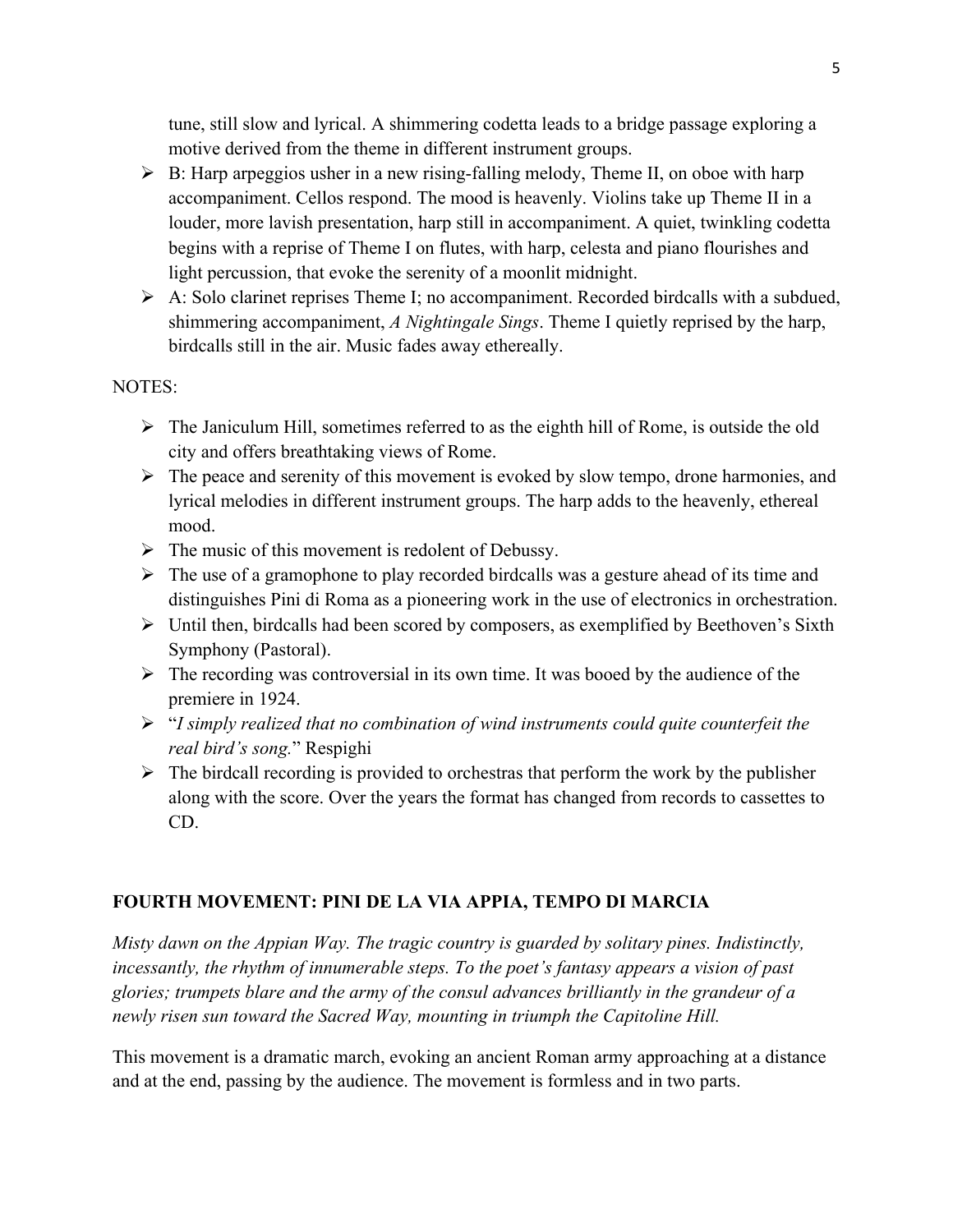#### PART I: *Misty dawn on the Appian Way*

- $\triangleright$  Quiet two-note drumbeats at a steady beat. Other elements of the orchestra quietly join the beat and evoke the sound of distant *innumerable footsteps* of a marching army. This beat will remain as a steady ostinato through the entire movement.
- $\triangleright$  Occasional, brief, muffled motives on bassoon, horns and strings atop the march, create an aura of foggy mystery.
- $\triangleright$  Bass clarinet presents what will later become the military theme of the grand climax.
- $\triangleright$  A sinuous, exotic melody on English horn appears atop the steady march. The two beat ostinato of the march picks up in volume as the army approaches closer. This English horn solo evokes distant lands, the Middle-East maybe, or North Africa, from where the victorious army might be returning.
- $\triangleright$  The lengthy English horn solo ends in fragments of the song in conversation with bassoons.

# PART II: *Army of the consul advances brilliantly*

- $\triangleright$  Horns present the military theme, a rising melody with dotted rhythms, atop the still relatively quiet march.
- $\triangleright$  The military theme is repeated, rising in a dramatic crescendo as the rest of the orchestra and more brass instruments join in. *Trumpets blare and the army of the consul advances brilliantly*.
- Ø A loud climax breaks out with a cymbal crash, and is sustained, *the grandeur of the rising sun*. The theme is repeated fortissimo on all brass, the march now very loud. The army has arrived in front of the spectators.
- $\triangleright$  The loud march is sustained for around two minutes (the movement is around five minutes), creating the impression of a very large army *mounting in triumph the Capitoline Hill*.
- $\triangleright$  Amid fortissimo brass stating the military theme, loud percussion beating the march and multi-textured orchestral accompaniment, another loud cymbal crash announces a second, louder climax.
- $\triangleright$  March melody rises and a motive of the theme is loudly repeated in a codetta that reaches the loudest climax yet, with massive drumrolls.

#### NOTES:

- $\triangleright$  The finale of Pini di Roma is one of the most dramatic, sustained climaxes in the entire concert repertoire, surpassing Ravel's Bolero, which it resembles.
- $\triangleright$  Via Appia, the Appian Way, was one of the main roads leading into Rome. It connected Rome to Brindisi in antiquity. Roman armies marched home via this road.
- Ø For the final climax, Respighi called for *buccine*, old brass instruments that date back to ancient Rome. He accepted flugelhorns as a modern replacement.